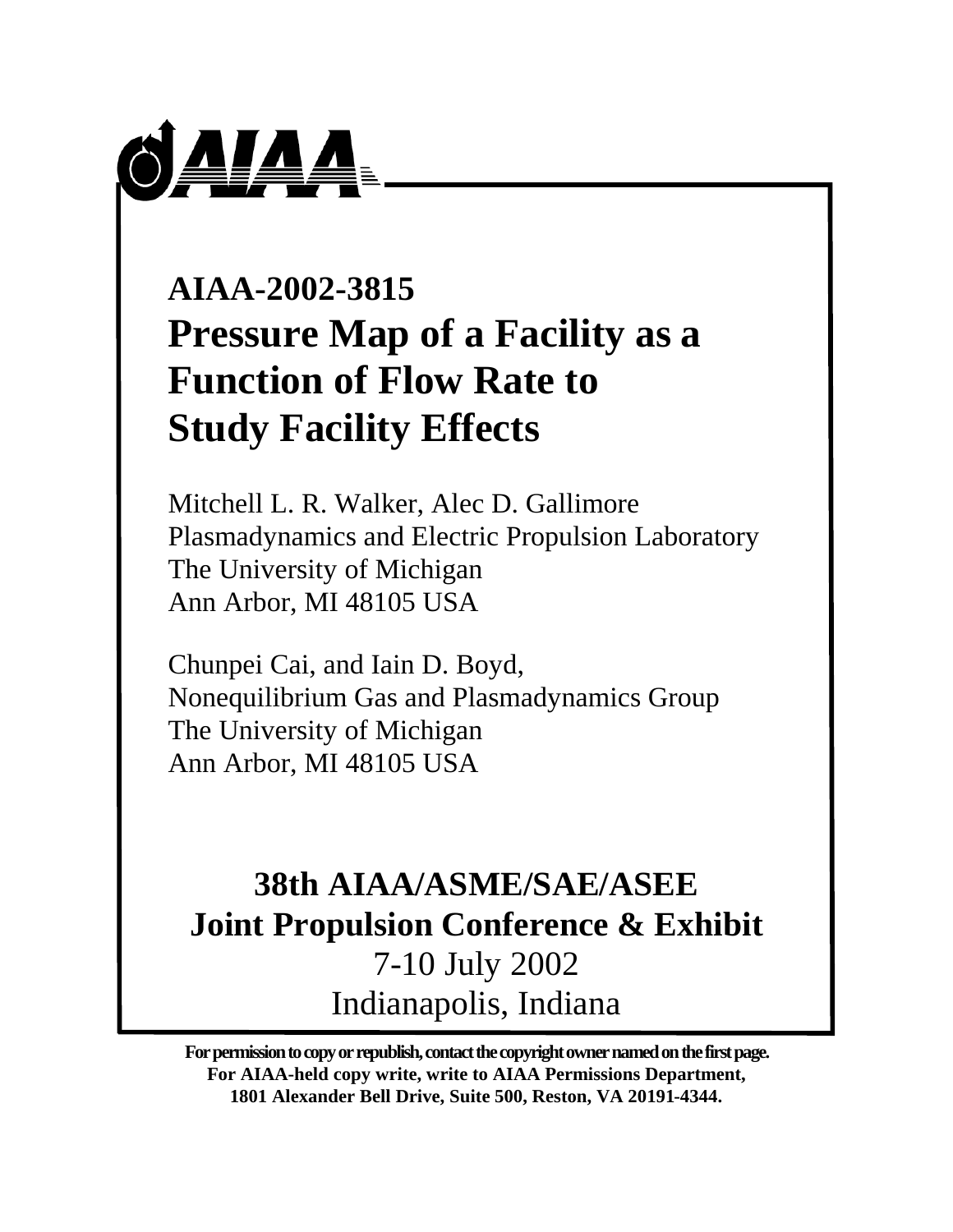### **PRESSURE MAP OF A FACILITY AS A FUNCTION OF FLOW RATE TO STUDY FACILITY EFFECTS**

Mitchell L.R. Walker<sup>\*</sup>  $\qquad \qquad$  Alec D. Gallimore<sup>†</sup> mwalker@engin.umich.edu alec.gallimore@umich.edu

Plasmadynamics and Electric Propulsion Laboratory Department of Aerospace Engineering

Chunpei Cai<sup>\*</sup> Iain D. Boyd<sup>‡</sup> ccai@engin.umich.edu Iainboyd@umich.edu Nonequilibrium Gas and Plasmadynamics Group

> University of Michigan Ann Arbor, MI 48109 USA

#### **ABSTRACT**

A neutral gas background pressure map of the Large Vacuum Test Facility (LVTF) at the University of Michigan is presented. The LVTF was mapped at a series of cold anode flow rates corresponding to P5 Hall thruster operating conditions of 1.5, 3.0, and 9.0 kW. The chamber pressure was mapped at nominal xenon pumping speeds of 140,000 and 240,000 l/s with a rake consisting of five calibrated Bayard-Alpert (BA) hot-cathode ionization gauges. The cold flow results were used to validate a full 3-D numerical model of the LVTF with a cold-flowing Hall thruster. This computational facility model was built with MONACO, a 3D unstructured direct simulation Monte Carlo method (DSMC) code that includes asymmetric features such as the gridded chamber floor and cryopumps. This investigation is intended to begin initial development of the facility effects characterization being pursued by the Plasmadynamics and Electric Propulsion Laboratory (PEPL) at the University of Michigan. The measured axial pressure profiles on the thruster centerline indicate that the plume expands to the facility background pressure in approximately 1.7 m. The plume expansion appears to be independent of anode flowrate and facility background pressure. The experimental and computational data exhibit the same general trends. However, there is a discrepancy of a factor ranging between 4 and 6 between the measured data and the computed results. This discrepancy is thought to stem from the choice of neutral-tocryosurface sticking coefficient and a high computational cryosurface temperature. The next steps include modifying the model, making a similar cold-flow map of a NASA vacuum facility, and making a hot-flow map of the LVTF.

Copyright © 2002 by Mitchell L. R. Walker. Published by the American Institute of Aeronautics and Astronautics, Inc. with Permission

<sup>\*</sup> Graduate Student, Student Member AIAA

<sup>†</sup> Associate Professor, Associate Fellow AIAA

<sup>‡</sup> Associate Professor, Senior Member AIAA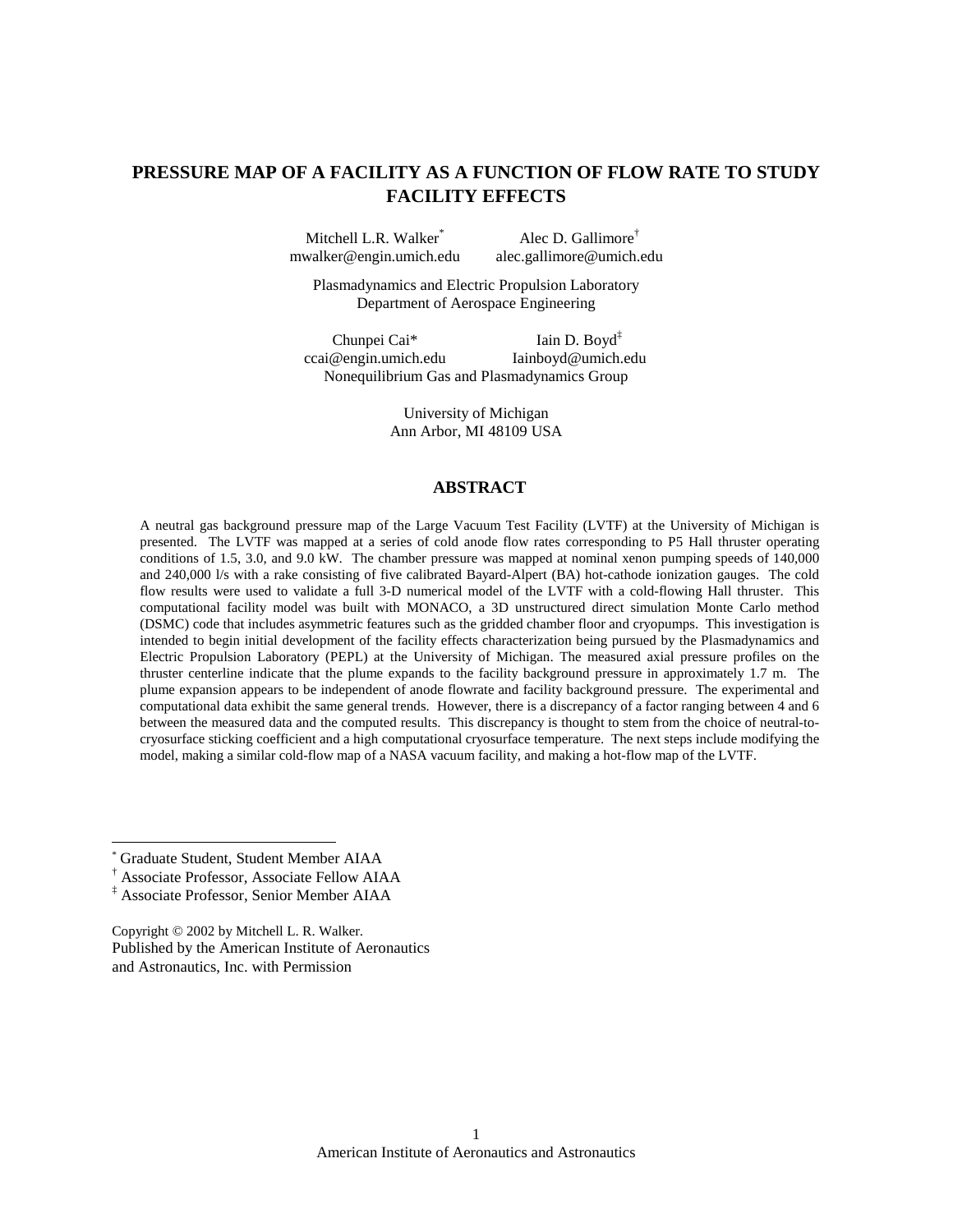#### **Introduction**

It is technically challenging and expensive to create the on- orbit environment in a ground-based laboratory facility. All ground–based vacuum facilities possess a low-density background neutral gas due to physical pumping limitations and the leak rate of the facility. As gas is introduced into the vacuum chamber in the form of propellant, the background pressure rises until the pumping speed, facility leak rate, and propellant flowrate equilibrate for the operating condition. The facility background gas present in the vacuum chamber can distort the exhaust plume of the thruster.<sup>1</sup> Highenergy exhaust particles interact with the neutral background particles through charge exchange collisions  $(CEX)^2$  In the plume, the effects of CEX products are most evident in the perimeter, where they lead to an increase in the measured current density. Thruster operation and performance are dependent on the background pressure of the facility.<sup>3</sup> At elevated background pressures, residual gas particles can be entrained into the thruster discharge region artificially increasing engine thrust. Elevated facility pressure has also been found to increase the width of the ion energy distribution function through elastic collisions between beam ions and neutral background particles.<sup>4</sup> Due to these effects, the validity of comparisons made between data taken in facilities with different background pressures, especially at  $10^{-4}$  Torr and higher, is questionable. However, comparisons have been made between data taken in Russia and NASA.<sup>5</sup> In order to correlate data taken in ground based facilities to inspace thruster performance, the effect of facility background pressure on thruster operation must be fully characterized and taken into account when analyzing test data. Because of the drastic implications of facility effects, electric propulsion technology has reached the point where standard guidelines must be developed for test facilities to ensure reliable engine development and testing.<sup>5</sup> This need has become even more pressing now that  $50+$  kW Hall thrusters are being developed.<sup>6</sup>

Several investigations are underway to numerically model thruster performance and the interactions between Hall thrusters and spacecraft.<sup>7,8</sup> The results of these models are highly dependent on experimentally measured boundary conditions. One of the most important auxiliary inputs required by these codes is background pressure of a laboratory vacuum chamber.<sup>7</sup>

The University of Michigan's Plasmadynamics and Electric Propulsion Laboratory (PEPL) has launched an investigation of facility effects introduced by elevated backpressures. This investigation has thus far included measuring the performance of the P5 HET at different

pumping speeds,<sup>9</sup> an evaluation of a collimated Faraday probe's ability to filter out CEX ions while measuring the ion current density at elevated back pressures, $2,10$ and a comparison of NASA Glenn Research Center's (GRC) and Jet Propulsion Laboratory's (JPL) nude Faraday probes.<sup>11</sup>

The objective of the experiment presented in this paper is to create a pressure map of the LVTF at a series of cold§ anode flow rates corresponding to typical P5 Hall thruster operating conditions at different facility pumping speeds. This is the first step in creating a technique for making neutral density pressure maps with hot flow in a Hall thruster facility. The results of the cold flow pressure map were then compared to a numerical simulation of the chamber in order to develop the tools that will be necessary to correct for facility effects.

In the following, we explain the experimental apparatus, present the experimental results, and discuss the experimental and numerical results. Finally, some conclusions and directions for future work are offered.

#### **Experimental Apparatus**

#### **Vacuum Facility**

All experiments were conducted in the University of Michigan's Large Vacuum Test Facility (LVTF). The NASA-173M was mounted at thruster station 1, as indicated in Figure 1. The LVTF is a stainless steel clad vacuum chamber that has a diameter of 6 m and a length of 9 m. Two 2,000 CFM blowers and four 400 CFM mechanical pumps evacuate the LVTF to moderate vacuum (30 - 100 mTorr). To reach high vacuum the LVTF is equipped with seven CVI TM-1200 re-entrant cryopumps, each of which is surrounded by a  $LN_2$  baffle. The combined pumping speed of the facility is  $500,000$  l/s on air, and  $240,000$  l/s on xenon with a base pressure of  $2.5x10<sup>-7</sup>$  Torr. The cryopump system can be operated with any number of pumps in use. For the experiments reported here, the LVTF was operated with seven cryopumps. At the average anode flow rates investigated—5.25, 10.46, and 14.09 mg/s, all with a 0.60 mg/s cathode flow—and at a nominal xenon pumping speed of 240,000 l/s, the operating

<sup>§</sup> Throughout the paper, we use the phrase "cold flow" to denote xenon flowing through the thruster anode and cathode without a plasma discharge and "hot flow" to denote xenon flowing through the anode and cathode of a thruster in operation.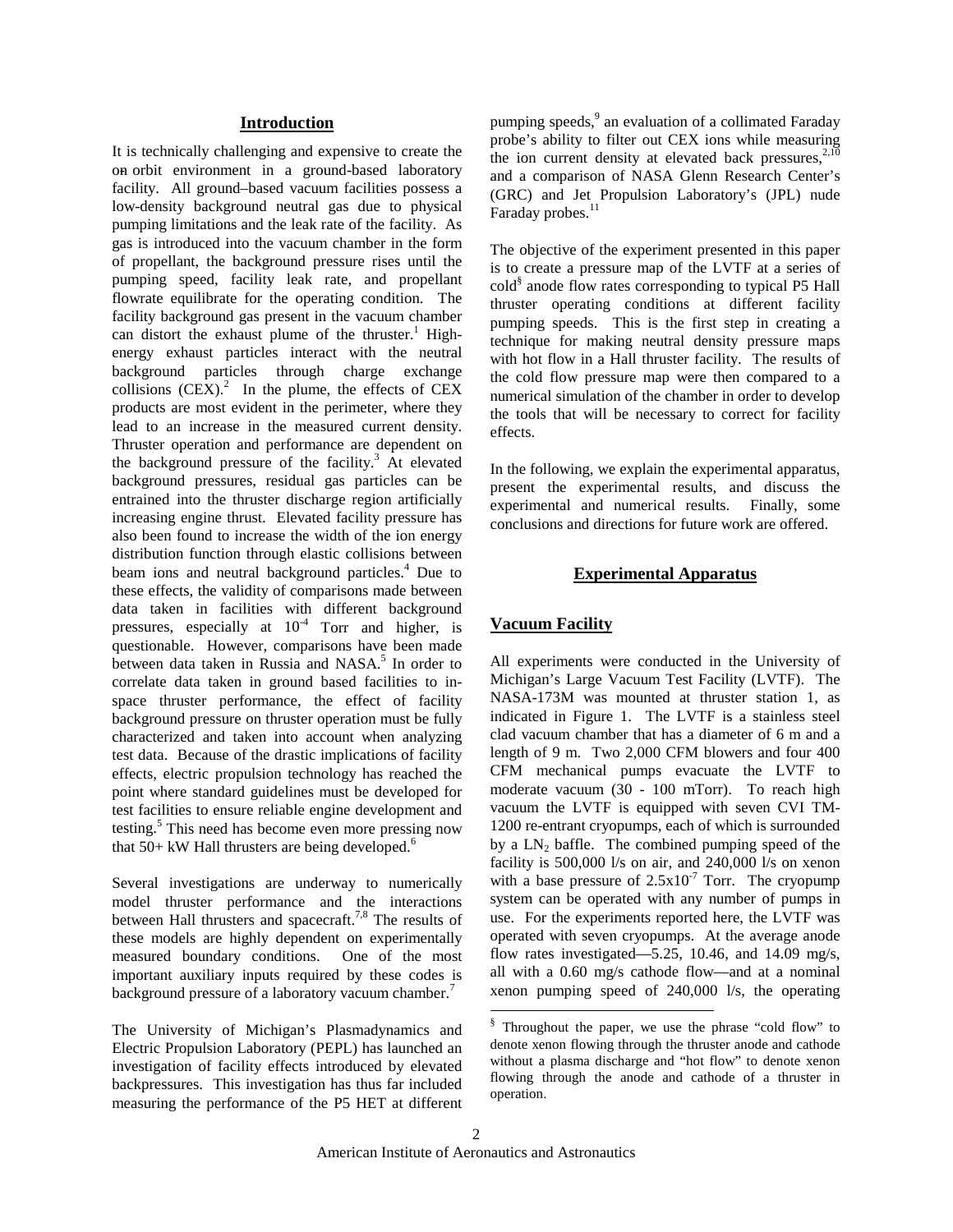pressures of the LVTF were approximately  $1.7x10^{-6}$ ,  $7.7x10^{-6}$ ,  $1.0x10^{-5}$  Torr on xenon, as shown in Table 1.

Chamber pressure was monitored by two hot-cathode ionization gauges, as indicated in Figure 1. The first gauge was a Varian model Bayard-Alpert (BA) gauge with a HPS model 919 Hot Cathode Controller. The BA model 571 ionization gauge is connected to the chamber via a 25-cm-long, by 3.48-cm-inner-diameter, tube. The second is a Varian model UHV-24 nude gauge with a Varian UHV senTorr Vacuum Gauge Controller. This unit was calibrated on air by the manufacturer. Pressure measurements from both gauges were corrected for xenon using the known base pressure on air and a correction factor of 2.87 for xenon according to the following equation<sup>12</sup>

$$
P_c = \frac{P_i - P_b}{2.87} + P_b,
$$
 (1)

where  $P_c$  is the corrected pressure on xenon,  $P_b$  is the base pressure, and  $P_i$  is the indicated pressure when xenon is flowing into the vacuum chamber. The corrected average pressure of the two gauges is normally reported as the chamber background pressure. All pumping speeds and pressures reported in the following are corrected for xenon.



**Figure 1** – Schematic of the LVTF.

#### **Hall Thruster**

All experiments were performed on the P5-2 (also known as the NASA-173M) 5 kW laboratory-model Hall thruster. A more detailed discussion of this thruster can be found in Ref. 9. This thruster is designed to operate in both single- and two-stage modes. For these experiments, the electrode used for two-stage operation was replaced with the same ceramic used in the chamber walls, enabling the engine to be

operated as a single-stage device. The NASA-173M has a mean diameter of 148 mm, a channel width of 25 mm, and has a nominal power rating of  $5 \text{ kW}$ <sup>9</sup> For these experiments, xenon was flowed through the thruster anode and no plasma discharge was present.

A NASA GRC laboratory-model hollow cathode was located at the 12 o'clock position on the thruster. The cathode orifice was located approximately 25 mm downstream and 25 mm radially away from the outer front pole piece at an inclination of 30° from the thruster centerline. Xenon flow rates corresponding to the necessary flow rates of the operating NASA-173M Hall thruster were set on the cathode. This will yield comparable backpressures for future pressure maps with the NASA-173M Hall thruster operating.

High-purity (99.999% pure) xenon propellant was supplied to the Hall thruster from compressed gas bottles through stainless-steel feed lines. Anode and cathode propellant flows were controlled and monitored with MKS 1179A mass flow controllers. The flow controllers were calibrated with a custom apparatus that measures gas pressure and temperature as a function of time in an evacuated chamber of known volume. The mass flow controllers have an accuracy of  $\pm 1\%$  full scale.

#### **Ionization Gauge**

The BA hot-cathode ionization gauge accurately measures pressure over the range of  $10^{-4}$  to  $10^{-12}$  Torr.<sup>10</sup> Estimates of the pressure for the experiment were  $10^{-5}$ to  $10^{-8}$  Torr, based on previous experimental data. Because of its accuracy over the anticipated range of pressures, the BA gauge was selected to measure the chamber pressure field.

Five Varian 571 BA type standard range ionization gauge tubes were used to measure the chamber pressure field because of their rugged construction, low cost, and long life. Future work at PEPL will include a hot flow pressure map of the LVTF. Thus, the BA gauges need a neutralizer to ensure that the plasma does not affect pressure measurements, per Varian's recommendation. To make the hot and cold flow experiments identical in setup, the neutralizers were present during the cold flow experiment. The neutralizer design prevents plume ions from having a direct line of sight to the ionization gauge filament. The neutralizer contains two 72 mesh screens (0.5 by 0.5 mm and 1.0-mm-thick) to ensure neutralization of any ions that travel inside the orifice and that are not neutralized by wall collisions. Figure 2 shows the Varian 571 BA ionization gauge and the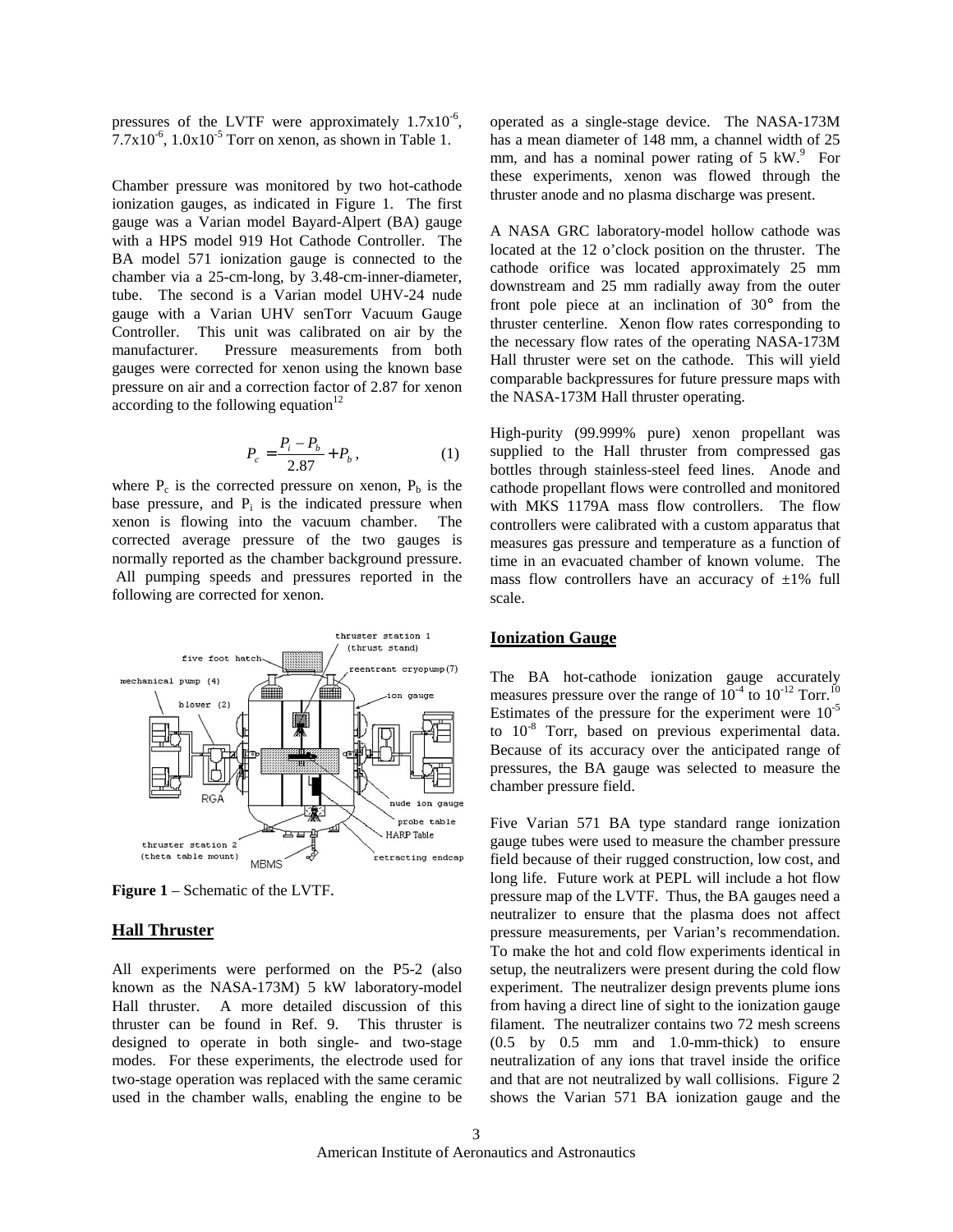neutralizer along with their mounting position with respect to the cold flow direction.



**Figure 2** – Schematic of the Varian 571 BA Ionization Gauge connected to the neutralizer.

Two of the BA gauges were controlled by separate Varian senTorr gauge controllers. The remaining three BA gauges were controlled by a Varian Multi-Gauge controller. The Multi-Gauge controller simultaneously controlled each of the three BA gauges and allowed the user to scroll through a display of the pressure for each gauge.

#### **Ionization Gauge Calibration**

Calibration of the five ionization gauge systems was performed by the NASA GRC Calibration Laboratory. Each system, comprising of a BA gauge, the actual internal and external cables used in the LVTF mapping, a Varian 10-wire vacuum chamber instrumentation feedthrough, and a Varian BA circuit board mounted in either the senTorr or Multi-Gauge controller, was calibrated with nitrogen as a one-piece unit using a National Institute of Standards and Technology traceable spinning rotor gauge.

#### **Ionization Gauge Positioning System**

To generate the two-dimensional mapping inside the vacuum chamber, we mounted the ionization gauges to a custom built, two-axis positioning stage developed by New England Affiliated Technologies (NEAT). The positioning system is composed of a 1.8-m-long linear stage in the radial direction that is mounted on a 0.9-mlong axial stage with an absolute linear position accuracy of 0.15 mm. A LabView VI controlled the motion of the two linear position tables, which in turn moved the Ionization Gauge Positioning System (IGPS) that carried the five BA gauges used to survey the chamber. Figure 3 shows a schematic of the IGPS

mounted within the LVTF. The IGPS allowed the pressure measurements to be taken throughout the majority of the chamber with a single evacuation cycle of the LVTF. The area mapped by the IGPS encompasses an area with a minimum distance from the thruster of 0.5 m, encompassing the typical 1 m distance plume properties are measured.

Figure 4 displays the IGPS mounted in the LVTF and the 25 cm X 25 cm grid on which data points were taken. The solid circles indicate the position of each of the five probes when the IGPS is in the initial position. The note in Figure 4 denotes that gauge 2 is positioned on the opposite side of the chamber centerline to avoid being immersed in any wake effects created by gauge 3. Figure 4 also shows the coordinate system used for this experiment and the numerical simulation. The coordinate system origin is located at the discharge chamber exit plane on the thruster centerline. Where negative  $X$  is to the left and positive  $Y$  is up.



**Figure 3** – Schematic of the IGPS mounted in the LVTF.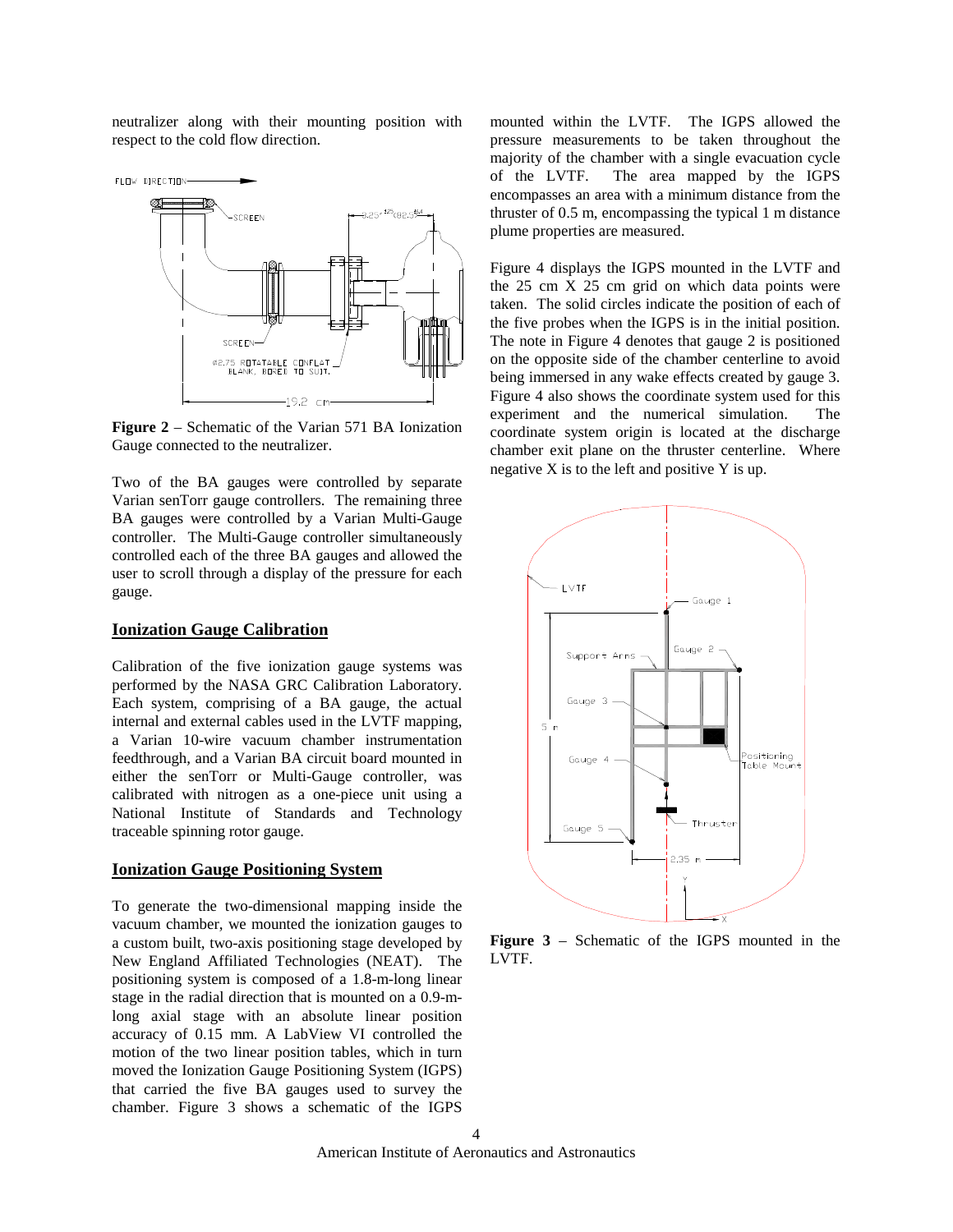

**Figure 4** – LVTF half-plane (looking down) with the IGPS and a 25 cm X 25 cm grid. Each open circle denotes the location of a data point.

#### **Experimental Results**

To operate the BA gauges on the IGPS, a custom set of cables were constructed. These cables pass through the chamber wall on the five, 10-wire instrumentation feedthroughs. The overall cable lengths from controller to BA gauge were approximately 15 and 23 m, depending on the location of the particular gauge. To verify the operation of each line after the setup was complete, a sealed-glass ionization gauge was operated with a senTorr controller. Varian reports that the reference ionization tube is sealed-off at less that 5.0 x  $10^{-6}$  Torr. Each of the ionization gauge systems measured pressures below the maximum pressure reported by the vendor. This test confirmed the operation of the equipment while the LVTF was at atmosphere to avoid unnecessary evacuation cycles of the vacuum chamber. The BA gauges mounted to the IGPS measured pressures within a few percent of the pressure reported on the nude ionization gauge. This comparison confirmed that the ionization gauges mounted on the IGPS were operating properly at vacuum.

To determine if the neutralizer conductance significantly reduces the pumping speed to the ionization gauge, which would result in large response times, the anode mass flowrate was increased from 0 to 5 mg/s over a time interval of 10 seconds. The internal ionization gauges displayed response times comparable to the two chamber gauges, which measure the chamber background pressure. Next, the anode mass flowrate was decreased from 5 to 0 mg/s over a 10 second time interval. The internal ionization gauges once again displayed response times comparable to the two chamber gauges. This test gave confidence that the neutralizer did not adversely affect gauge operation.

We assumed that chamber pressure was horizontally symmetric about the chamber centerline. This assumption reduced the number of spatial positions that had to be mapped. All pressure map data presented will only be from one side of the chamber.

Table 1 presents the thruster and chamber operating conditions that were investigated. Table 1 shows the averge pressures measured with the nude and external gauges. Initially, the chamber background pressure was mapped with zero propellant flowrate into the chamber to evaluate the chamber background pressure. Then the chamber pressure was mapped at anode flowrates of approximately 5.25, 10.46, and 14.09 mg/s for nominal facility pumping speeds of 140,000 and 240,000 l/s.

Figures 5 - 9 present the pressure map data corrected for xenon. The excluded data showed results consistent with the observations in the figures presented at all cold flowrates.

**Table 1** – P5-2 Cold Flow operating conditions.

| таніст<br>$-1.5-2$ Cold 1 low operating conditions |         |                 |             |
|----------------------------------------------------|---------|-----------------|-------------|
| Anode                                              | Cathode | Nominal         | Average     |
| Flow                                               | Flow    | Pumping         | Pressure    |
|                                                    |         | Speed           |             |
| (mg/s)                                             | (mg/s)  | $(\frac{1}{s})$ | $(Torr-Xe)$ |
| 0.00                                               | 0.00    | 140,000         | 5.3E-07     |
| 5.25                                               | 0.60    | 140,000         | 7.7E-06     |
| 10.46                                              | 0.60    | 140,000         | 1.3E-05     |
| 14.09                                              | 0.60    | 140,000         | 1.7E-05     |
| 0.00                                               | 0.00    | 240,000         | 3.4E-07     |
| 5.25                                               | 0.60    | 240,000         | 1.9E-06     |
| 10.46                                              | 0.60    | 240,000         | 7.9E-06     |
| 14.09                                              | 0.60    | 240,000         | 1.1E-05     |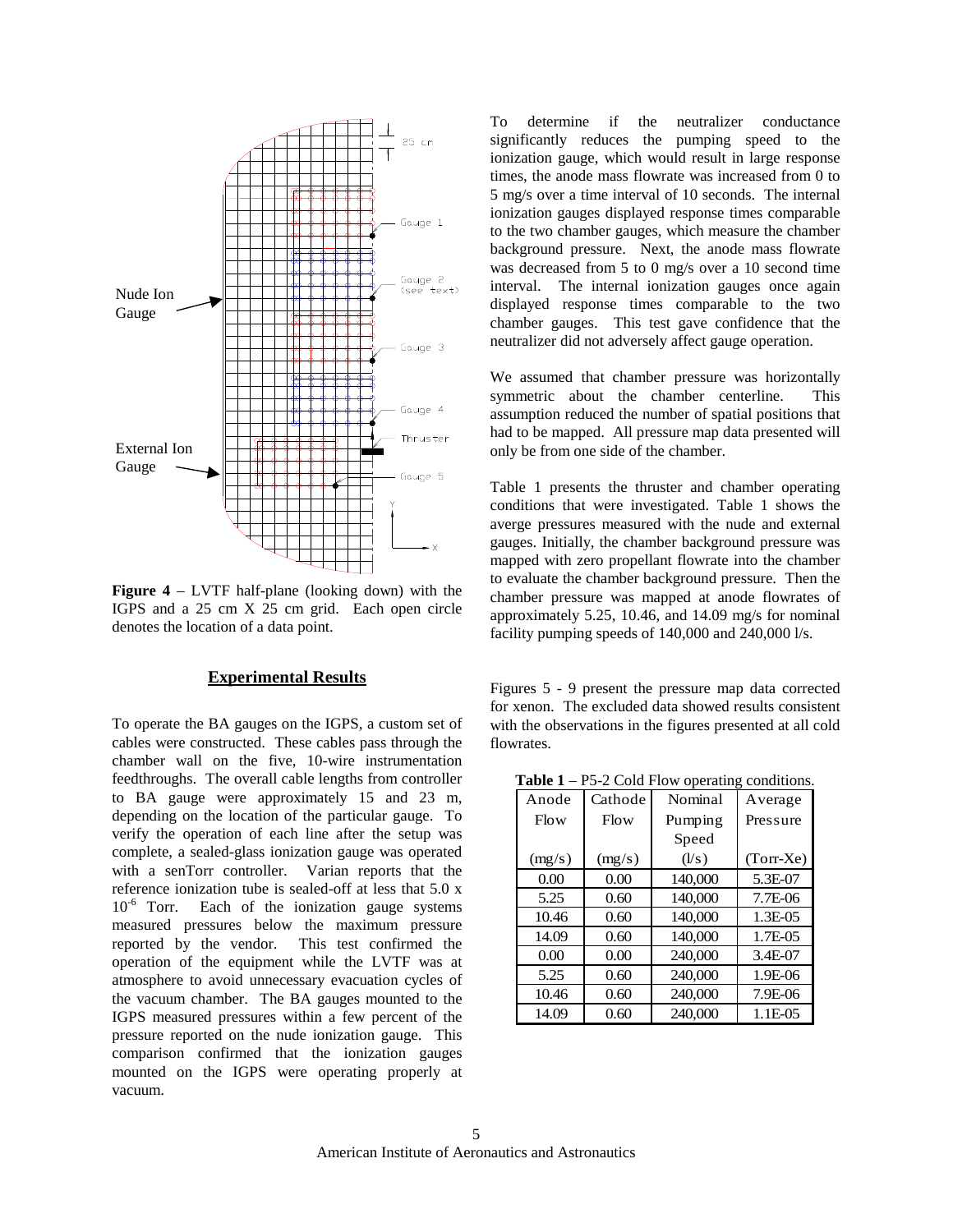

**Figure 5** – Pressure Map of the LVTF at a propellant flow rate of 0 mg/s, at a nominal pumping speed of 240,000 l/s. The nude gauge measured  $2.5 \times 10^{-7}$  Torr and the external gauge measured  $4.3x10^{-7}$  Torr.



**Figure 7** – Pressure map of the LVTF with an anode flow rate of 5.25 mg/s and a cathode flowrate of 0.60 mg/s, at a nominal pumping speed of 140,000 l/s. The nude gauge measured  $4.9x10^{-6}$  Torr and the external gauge measured  $9.8x10^{-6}$  Torr, corrected for xenon.





**Figure 6** – Pressure Map of the LVTF with an anode flow rate of 14.09 mg/s and a cathode of 0.60 mg/s, at a nominal pumping speed of 240,000 l/s. The nude gauge measured  $7.0x10^{-6}$  Torr and the external gauge measured  $1.4x10^{-5}$  Torr, corrected for xenon.

**Figure 8** – Pressure map of the LVTF with an anode flow rate of 10.46 mg/s and a cathode of 0.60 mg/s, at a nominal pumping speed of 140,000 l/s. The nude gauge measured  $8.4 \times 10^{-6}$  Torr and the external gauge measured  $1.7x10^{-5}$  Torr, correct for xenon.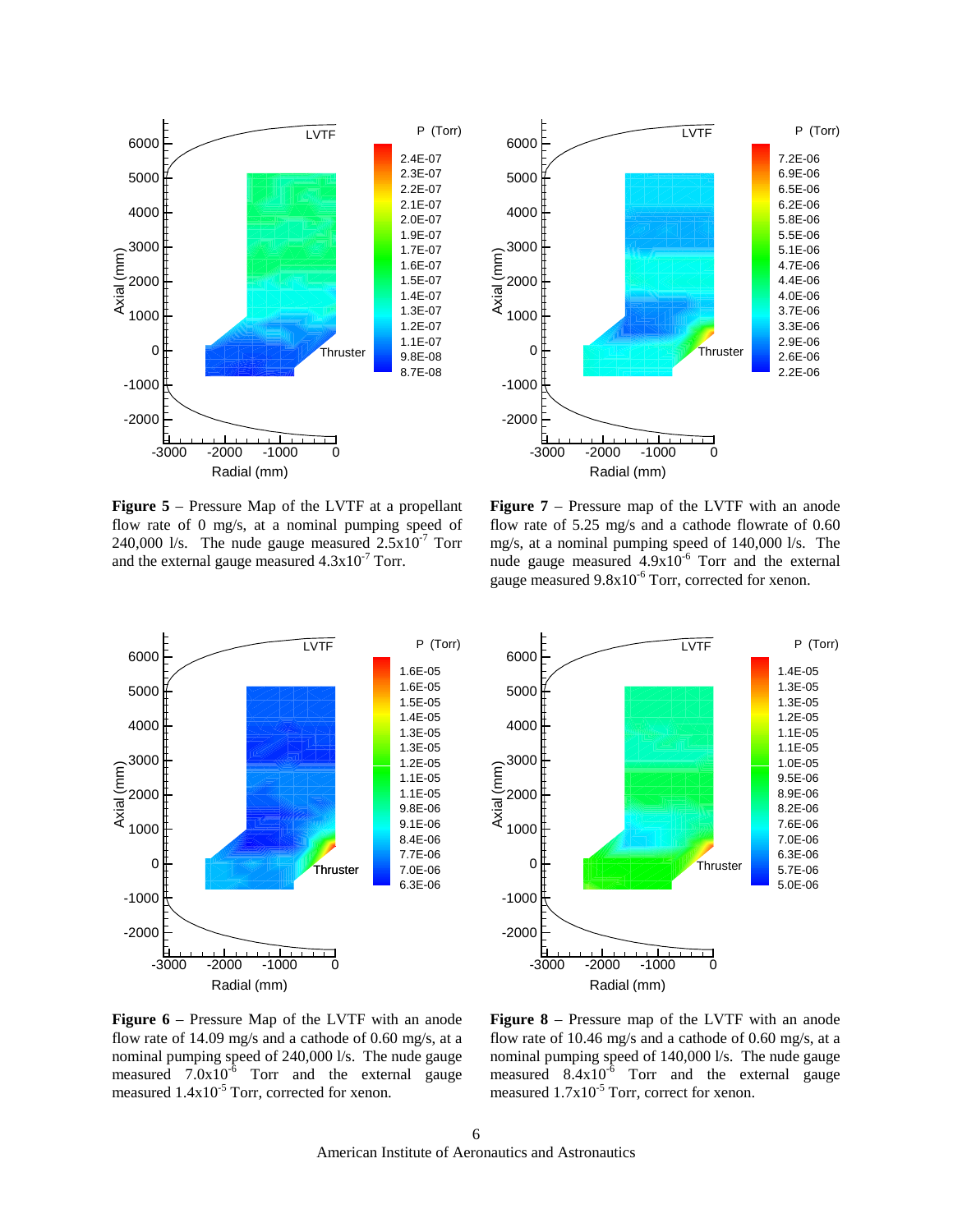

**Figure 9** – Pressure map of the LVTF with an anode flow rate of 10.46 mg/s and a cathode flow rate of 0.60 mg/s, at a nominal pumping speed of 240,000 l/s. The nude gauge measured  $5.2x10^{-6}$  Torr and the external gauge measured  $1.0x10^{-5}$  Torr, corrected for xenon.

#### **Discussion**

Figure 5 presents the pressure field at a nominal pumping speed of 240,000 l/s with zero propellant entering the chamber. The cryopumps are located on the chamber walls behind station 1 as indicated in Figure 1. The chamber back pressure clearly varies from a minimum just in front of the cryopumps to a maximum at the opposite end of the LVTF.

Figure 5 indicates that a "high" pressure region exists over the axial locations of 3-4 m. The high-pressure region exists over exactly the same area that gauge 2 interrogates, as seen in Figure 2. This is not a coincidence. The ionization gauges were calibrated over the widest range the GRC Calibration Laboratory could accommodate at the time;  $5x10^{-5}$  to  $2x10^{-6}$  Torr. The background pressure for the operation conditions in Figure 5 is clearly in the low  $10^{-7}$  Torr range. Therefore, it was impossible to make valid corrections to the measured pressures outside of the calibration range. The calibration offset of gauge 2 is merely larger than that of the other gauges and the high-pressure zone is not real. What is important to emphasize is that the pressure over the interrogation area of gauge 2 is nearly constant, which means that critical details of the pressure field have not been missed due to an inadequate range of calibration. The effect of the limited calibration range is seen to a smaller degree in all of the data taken in this investigation.

Normally, the base pressure of the LVTF is reported as the average of a nude ionization gauge and a glasscovered ionization gauge located at two different axial positions on the chamber, as shown in Figure 1. This method yields a reported base pressure of 3.4 x  $10^{-7}$ Torr for the conditions in Figure 5. For this condition, 2.5 x  $10^{-7}$  and 4.3 x  $10^{-7}$  Torr, were the measured pressures for the nude and external ionization gauges, respectively. The nude gauge reading of 2.5 x  $10^{-7}$ Torr, is a much better estimate of the true chamber base pressure based on the facility pressure map in Figure 5. This trend holds for all data taken in the experiment. The external ionization gauge is connected to the chamber via a 25 cm long, by 3.48 cm inner diameter, tube. The tube conductance decreases the pumping speed to the ionization gauge, thus yielding unnecessarily high measurements of the chamber pressure.

Figure 6 shows the pressure map of the chamber at a nominal pumping speed of 240,000 l/s with an anode flowrate of 14.09 mg/s. This combination represents the maximum pumping speed and flowrate investigated in this experiment. The chamber background pressure is elevated due to the high anode flowrate, but the plume has expanded to the background pressure at approximately 1.7 m downstream of the anode. Figure 7 and Figure 8 present the pressure maps at a nominal pumping speed of 140,000 l/s for anode flowrates of 5.25 and 10.46 mg/s. Axial pressure profiles on the thruster centerline show that increasing the mass flow rate increases the pressure immediately downstream of the anode. For both flowrates, the plume has expanded to the chamber operating pressure at approximately 1.7 m downstream of the anode. As the flowrate increases, the pressure gradient in the plume increases, but the length of the plume expansion to the chamber background pressure remains constant. This trend was seen for each of the three flowrates.

Figures 8 and 9 present the pressure maps at an anode flowrate of 10.46 mg/s for nominal pumping speeds of 140,000 and 240,000 l/s. The results show that increasing pumping speed only affects the background pressure of the chamber and not the length over which complete plume expansion occurs. However, increasing the pumping speed may become very important when analyzing the hot flow plume expansion, as additional background particles will increase the number of ions created through CEX collisions.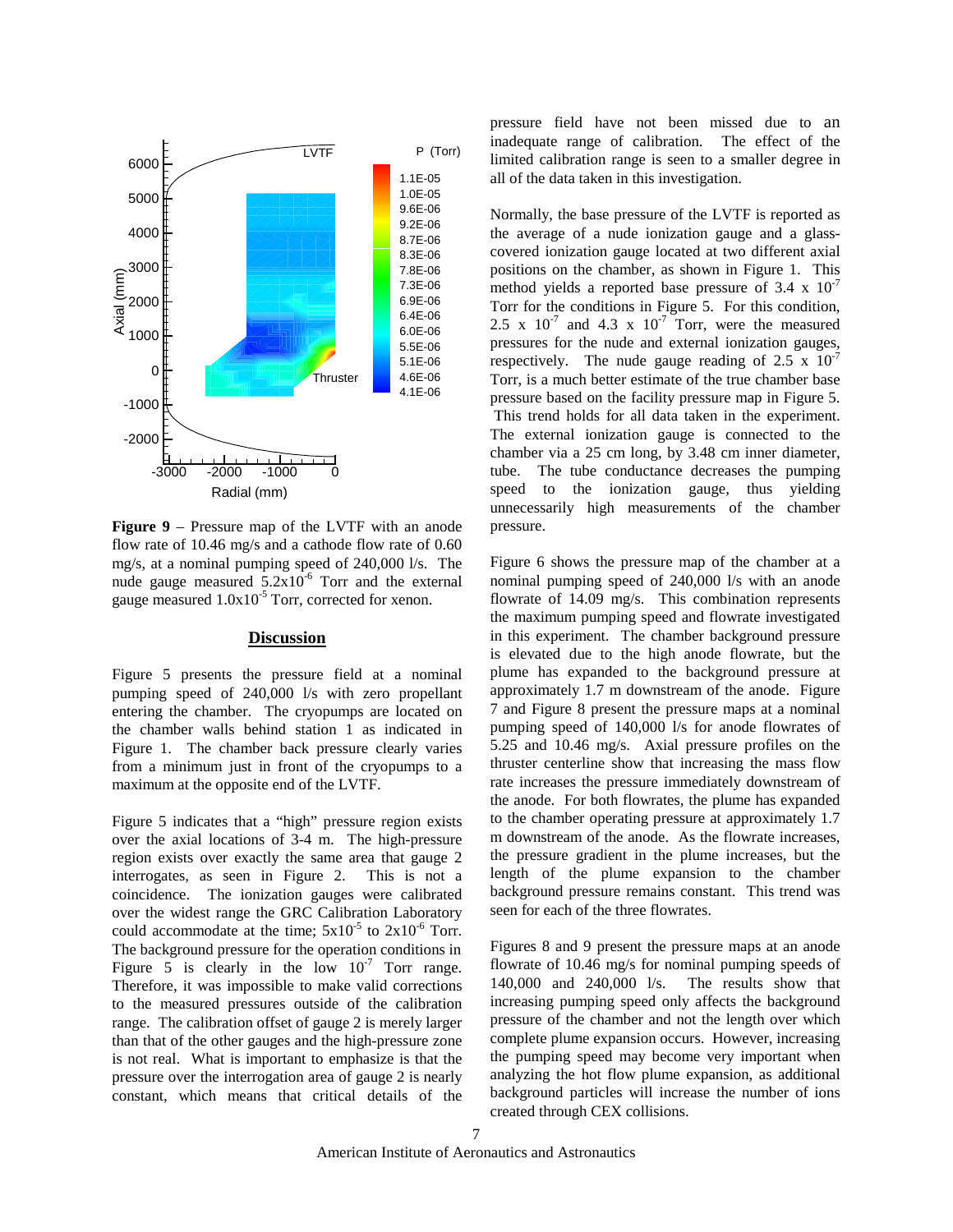In addition to mapping the chamber pressure with BA gauges, a numerical simulation was performed. The goal of creating a simulation is to develop a numerical tool to assist in calibrating facilities running at elevated background pressures.

#### **Computational Analysis**

Computation of the neutral cold flow of xenon gas from the P5 Hall thruster into the LVTF is performed in three dimensions using the direct simulation Monte Carlo method  $(DSMC)$ <sup>16</sup> In the DSMC technique, particles are used to simulate the motions and collisions of real atoms. In the present work, a general 2D/3D implementation of the DSMC method called  $MONACO<sup>17</sup>$  is employed. The xenon flow out of the thruster is simulated using a simple source model assuming sonic flow conditions, a temperature of 300 K, and using the measured mass flow rate. The emphasis in the present study is to include as much geometric detail as possible of the LVTF. Thus, an accurate description of the cylindrical chamber is employed, and the seven surfaces of the cryopumps are included in the computational mesh. The threedimensional unstructured mesh is generated using the Hypermesh software<sup>18</sup> and various views of the mesh are shown in Fig. 10. The mesh contains 11,000 nonuniform cells and 5,000 surface elements. The thruster is located slightly above the vertical center of the chamber and is fired in the direction away from the panels. On the surfaces of the vacuum chamber, fully diffuse reflection is assumed at a wall temperature of 300 K. As discussed by Ketsdever<sup>19</sup>, sticking coefficients of common gases with a temperature of 300 K on cryo-panels at a temperature of 15 K range between 0.62 and 0.86. It should be noted that no data appear to exist in the literature specifically for xenon. Any xenon atoms reflecting from the panels are simulated assuming fully diffuse reflection at a temperature of 40 K. In the MONACO computation, momentum exchange collisions between the xenon atoms are simulated using the Variable Hard Sphere (VHS) collision model<sup>16</sup> with the following parameters: Tref=300 K,  $\omega$ =0.35, dref=5.31x10<sup>-10</sup> m.

#### **Computational Results**

Simulations are performed for the case of a mass flow rate of 10 mg/sec and all 7 cryopumps in operation. Computational results are presented for xenon sticking coefficients of 1.0 (the limiting case of perfect pumping) and 0.85 (the upper bound of values reported for common gases in Ref. 19). To accelerate

convergence, a large time-step is employed in the early stages of each simulation. Steady state is reached after 2,500,000 iterations. Sampling is then performed over a further 50,000 iterations using a time-step of  $2x10^{-6}$ sec. At this point, there are about 250,000 particles in the computational domain.

In Figure 11, contours of pressure predicted by the DSMC computation are shown in the vertical (x-z) plane through the geometric center  $(y=0)$  of the chamber. This result is obtained using a value of 0.85 for the sticking coefficient of the cryo-panels. The plot clearly illustrates the location of the thruster above the z=0 center plane of the chamber. The non-symmetric location of the thruster leads to a relative accumulation of pressure along the lower surface of the chamber. The streamlines included in the plot are only suggestive of the flow direction due to the high diffuse and rarefied nature of the gas flow in the chamber. Figure 12 shows the same plot in the horizontal (x-y) plane through the geometric center (z=0) of the chamber. Here again can be seen the relative accumulation of gas in the "corners" of the chamber. Finally, Figure 13 shows the pressure contours computed across the end wall of the chamber located downstream of the thruster. Once again, the build-up of gas in the corners and along the lower surface of the chamber is clearly illustrated.

In Figure 14, direct comparison is made of the pressure in the x-direction along the centerline of the chamber between the experimental measurements and the two computational results using sticking coefficients of 1.0 and 0.85. As expected, the use of the lower sticking coefficient leads to an increase in chamber pressure. Although the experimental and computational data exhibit the same general trends, there is a discrepancy of a factor ranging between 4 and 6 between the measured data and the computed results obtained with the sticking coefficient of 0.85. The computation predicts lower pressures and difference is partially attributed to the use in the simulation of a panel temperature of 40 K instead of the actual value of 15 K. Use of the lower temperature in the simulation is expected to increase the pressure. There is also the requirement to perform a simulation with a cryo-panel sticking coefficient of 0.60 that is at the lower end of the range of values listed in Ref. 19.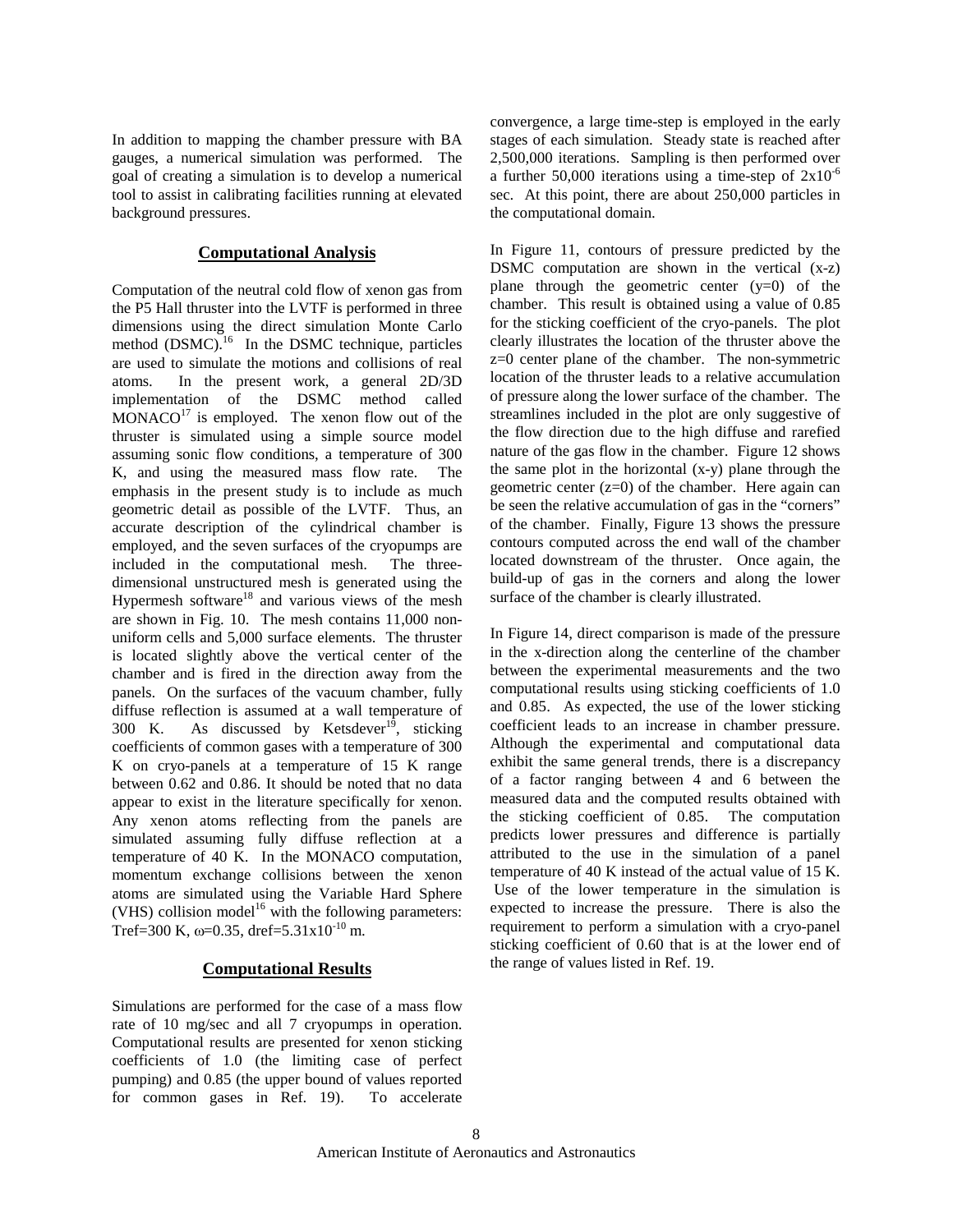

**Figure 10** – Computational mesh used in the DSMC computations.



Figure 11 – Contours of pressure predicted by the DSMC computation in the y=0, x-z plane.



Figure  $12$  – Contours of pressure predicted by the DSMC computation in the z=0, x-y plane.



**Figure 13** – Contours of pressure predicted by the DSMC computation on the downstream wall of the chamber.



**Figure 14** – Profiles of pressure (Torr) in the xdirection along the chamber centerline.

#### **Conclusions and Future Work**

The goal of this work is to create a technique for calibrating a vacuum chamber in terms of pressure to account for elevated back pressures while testing Hall thrusters. A neutral gas background pressure map of the LVTF was created at a series of cold anode flow rates corresponding to P5 Hall thruster operating conditions of 1.5, 3.0, and 9.0 kW. Analysis of the zero anode flowrate maps shows that the current method of estimating chamber background pressure is conservative. The nude ionization gauge gives a better estimate of the true chamber background pressure. Axial pressure profiles on the thruster centerline indicate that the plume expands to the facility background pressure in approximately 1.7 m. The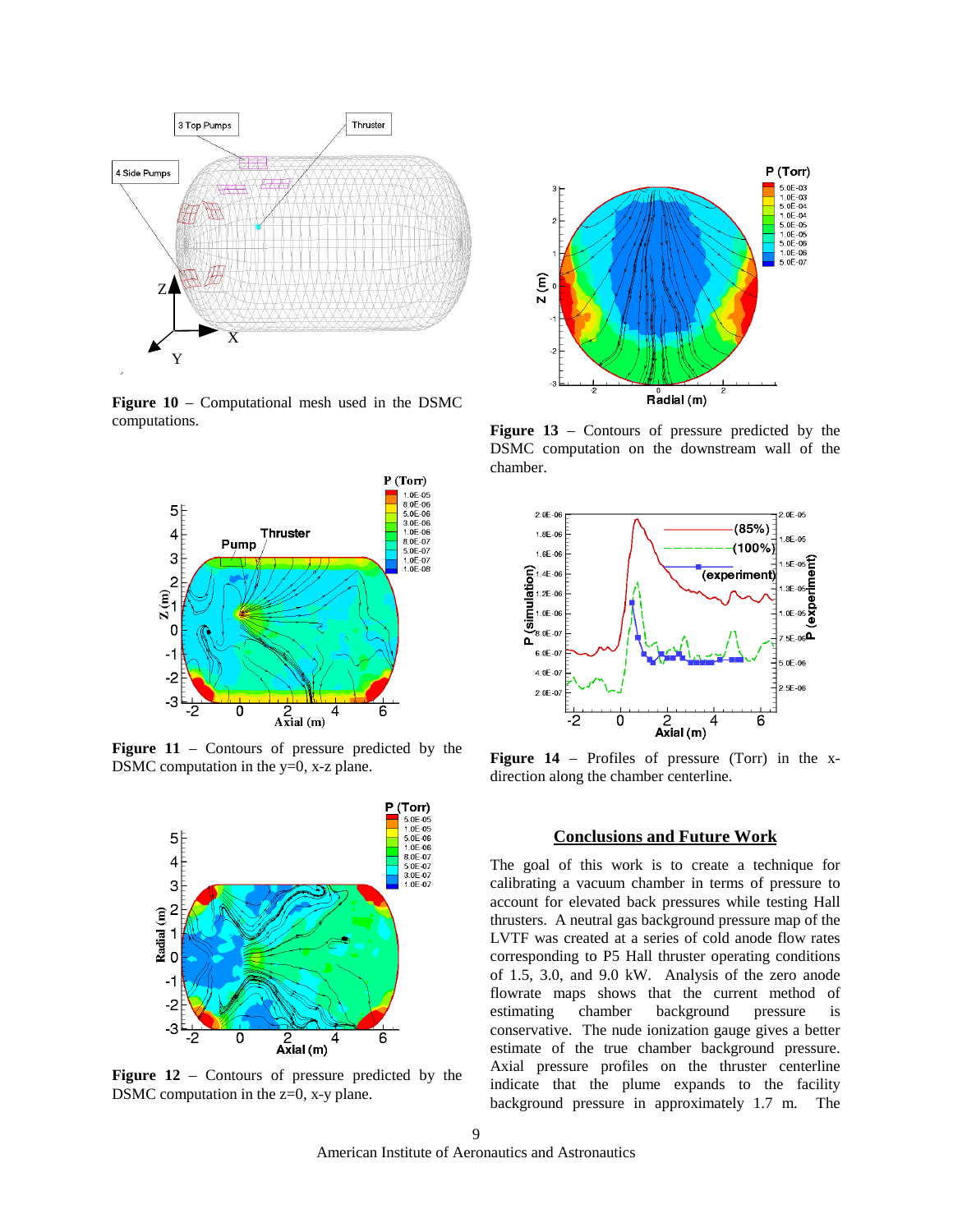plume expansion appears to be independent of anode flowrate and facility background pressure. A similar cold-flow mapping will be conducted at NASA GRC in VF-12. A hot flow pressure map of the LVTF will be performed in the near future. The facility background pressure may be of greater importance for the hot flow plume expansion, as CEX collisions will be present.

The experimental results were used to validate the current status of a full 3D-numerical model of the LVTF with a cold flow thruster. The differences between the model and experimental data are attributed to inadequate physical parameters. The literature does not contain the sticking coefficient of xenon onto a cryo-panel. The cryo-panel surface was modeled with a 40 K temperature. The operating temperature of a cyropanel surface is approximately 13 K. Future numerical work will validate appropriate physical parameters. In addition, model upgrades will include the ability to simulate hot flow.

#### **Acknowledgements**

We would like to thank: Robert Jankvosky at NASA Glenn Research Center for his assistance in calibrating the ionization gauges, undergraduate Robert Thomas for his help constructing the IGPS and experimental setup, and the departmental technical staff and other graduate students at PEPL for help in maintaining the facilities. This research was supported by the Air Force Office of Scientific Research grants F49620-00-1-0201 and F49620-01-1-0061 (Dr. Mitat Birkan is the contract monitor for both). The modeling work was supported by the Air Force Research Laboratory with Dr. William Hargus as the technical monitor. In addition, Mr. Mitchell Walker is supported by the Michigan Space Grant Consortium and the National Science Foundation. The authors are greatly appreciative of this support.

#### **References**

- 1. King, L. B., Gallimore, A. D., "Ionic and Neutral Particle Transport Property measurements in the Plume of an SPT-100,"  $32<sup>nd</sup>$  Joint Propulsion Conference, Lake Buena Vista, FL, July 1-3, 1996.
- 2. Hofer, R. R., Walker, M. L. R., Gallimore, A. D., "A Comparison of nude and collimated Faraday Probes for Use with Hall Thrusters," IEPC-01-20, 27<sup>th</sup> International Electric Propulsion Conference, Pasadena, CA, Oct 14-19, 2001.
- 3. Manzella, D. H., Sankovic, J. M., "Hall Thruster Ion Beam Characterization," AIAA-95-2927, 31st

Joint Propulsion Conference, San Diego, CA, July 10-12, 1995.

- 4. Gallimore, A. D., "Near- and Far-Field Characterization of Stationary Plasma Thruster Plumes," Journal of Spacecraft and Rockets, Vol. 38, No. 3, May-June 2001, pp 441-453
- 5. Semenkin, A., Kim, V., Gorshokov, O., Jankovsky, R., "Development of Electric Propulsion Standards – current status and further activity," IEPC-2001-  $070$   $27<sup>th</sup>$  International Electric Propulsion Conference, Pasadena, Oct. 15-19, 2001.
- 6. Jankovsky, R. S., Jacobson, D. T., Mason, L. S., Rawlin, V. K., Mantenieks, M. A., Manzella, D. H., Hofer, R. R., Peterson, P. Y., "NASA's Hall Thruster Program," AIAA-2001-3888, 37<sup>th</sup> Joint Propulsion Conference, Salt Lake City, UT, July 8- 11, 2001.
- 7. Boyd, I. D., "Review of Hall Thruster Plume Modeling," Journal of Spacecraft and Rockets, Vol. 38, No.3, May-June 2001, pp. 381-387
- 8. Fife, J. M., Hargus, W. Jr, Jaworske, D. A., Sarmient, C., Mason, L., Jankovsky, R., Snyder, J. S., Malone, S., Haas, J., Gallimore, A., "Spacecraft Interaction Test Results of the High Performance Hall System SPT-140," AIAA-2000-3521, 36<sup>th</sup> Joint Propulsion Conference, Huntsville, AL, July 17-19, 2000.
- 9. Hofer, R. R., Peterson, P. Y., Gallimore, A. D., "Characterizing Vacuum Facility Backpressure Effects on the Performance of a Hall Thruster," IEPC-01-045,  $27<sup>th</sup>$  International Electric Propulsion Conference, Pasadena, CA, Oct 14-19, 2001.
- 10. de Grys, K. H., Tilley, D. L., Aadland, R. S., "BPT Hall Thruster Plume Characteristics," AIAA-99- 2283, 35th Joint Propulsion Conference, Los Angeles, CA, June 20-24, 1999.
- 11. Walker, M. L. R., Hofer, R. R., Gallimore, A. D., "The Effects of Nude Faraday Probe Design on the Measured Ion Current Density Profile of Hall Thruster Plumes," AIAA-2002-4253,  $38<sup>th</sup>$  Joint Propulsion Conference & Exhibit, Indianapolis, IN, July 7-10, 2002.
- 12. Dushman, S., *Scientific Foundations of Vacuum Technique*, Vol. 4, Wiley, New York, 1958.
- 13. Redhead, P. A., "The measurement of vacuum pressures," Journal of Vacuum Science Technology, VA2, No. 2, Apr.-Jun. 1984, pp 132- 138
- 14. Hofer, R. R., Peterson, P. Y., Gallimore, A. D., "A High Specific Impulse Two-Stage Hall Thruster with Plasma Lens Focusing," 27<sup>th</sup> International Electric Propulsion Conference, Pasadena, CA, Oct 14-19, 2001.